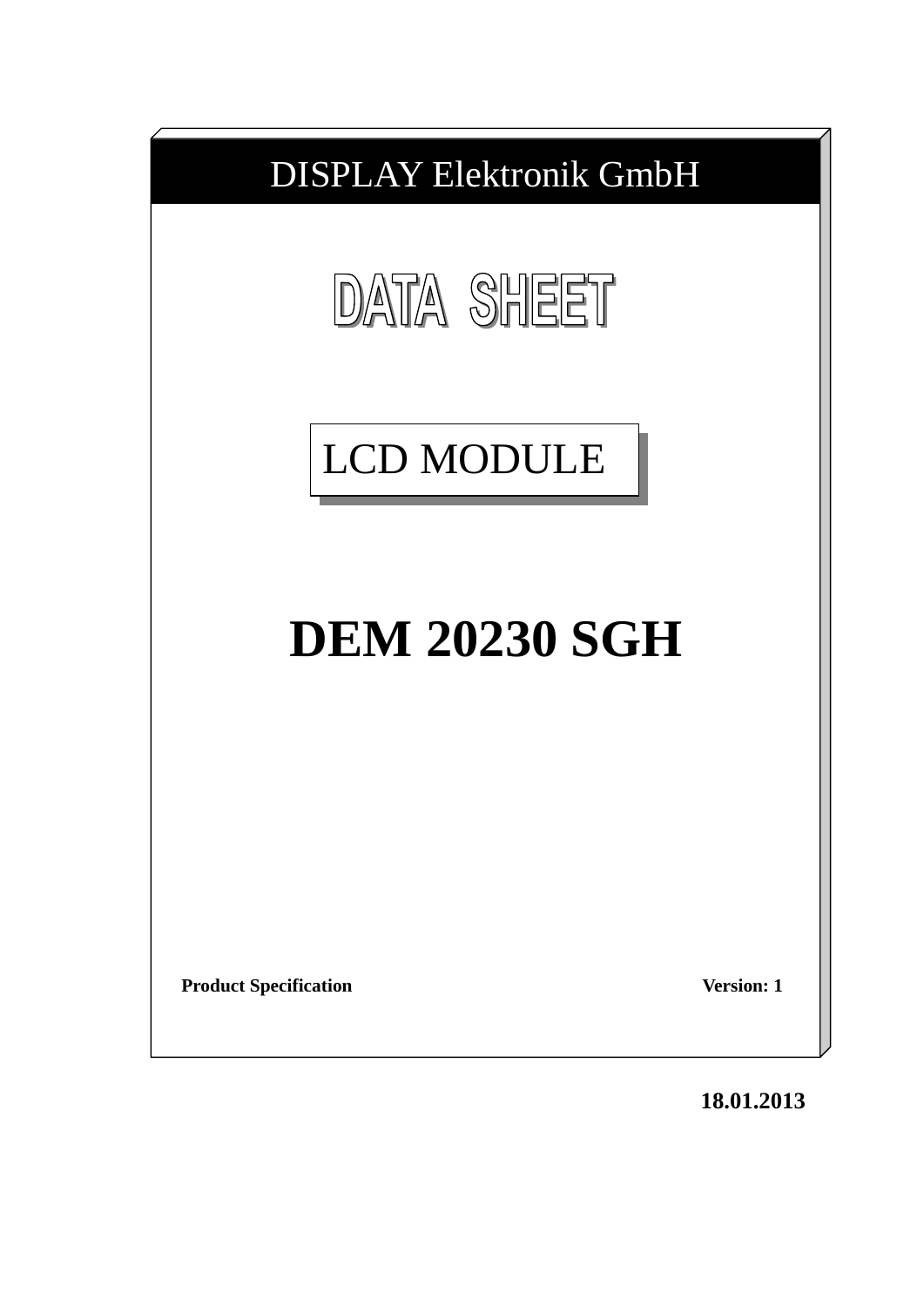# GENERAL SPECIFICATION

# MODULE NO. : DEM 20230 SGH

| <b>VERSION NO.</b> | <b>CHANGE DESCRIPTION</b> | <b>DATE</b> |
|--------------------|---------------------------|-------------|
| $\theta$           | ORIGINAL VERSION          | 14.12.2012  |
| 1                  | <b>ADD PART-NUMBER</b>    | 18.01.2013  |
|                    |                           |             |
|                    |                           |             |
|                    |                           |             |
|                    |                           |             |
|                    |                           |             |
|                    |                           |             |
|                    |                           |             |
|                    |                           |             |
|                    |                           |             |

#### PREPARED BY: DKH DATE: 18.01.2013

APPROVED BY: MH DATE: 18.01.2013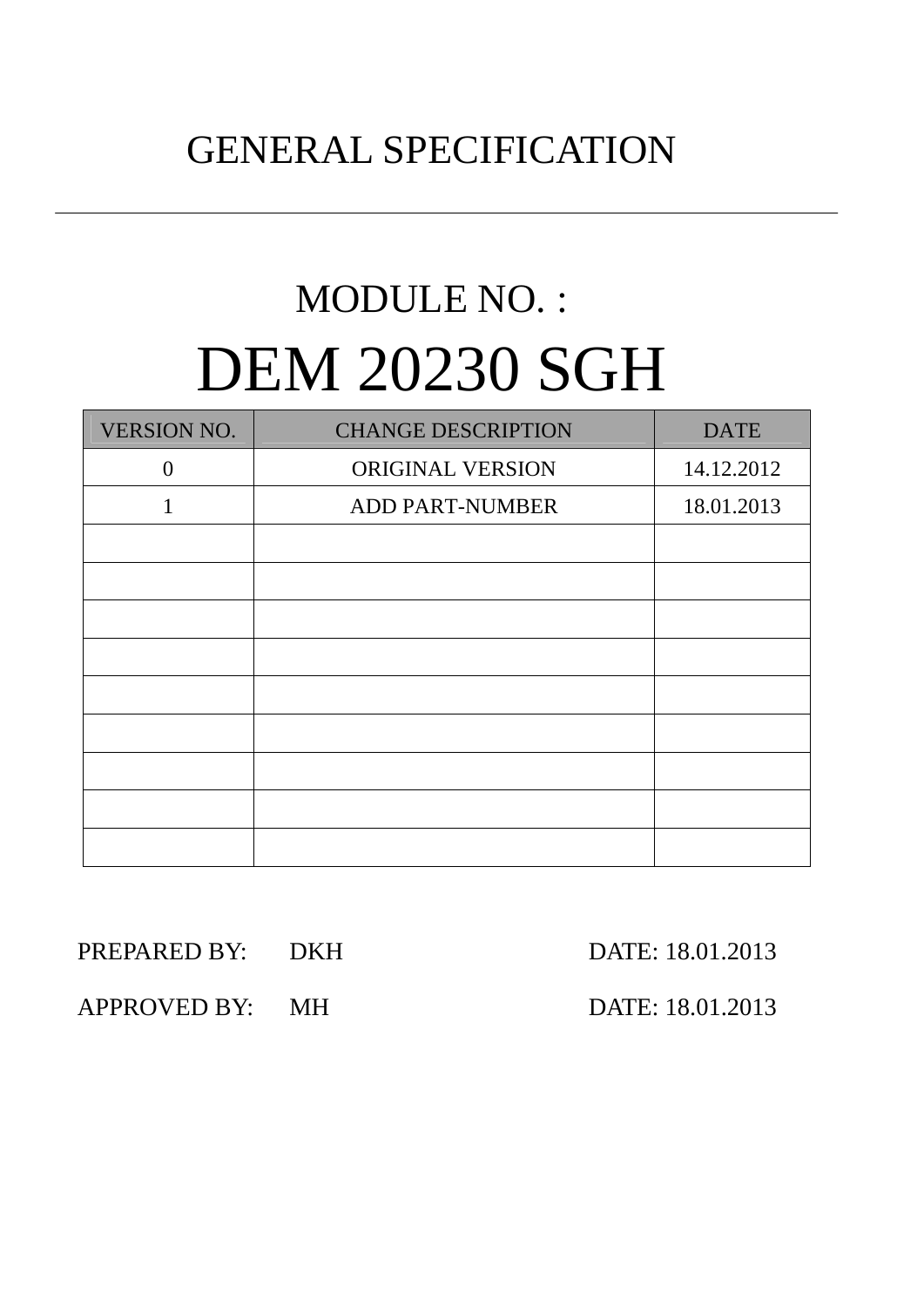## **CONTENTS**

|    | 1. Precautions in use of LCM            | Page 4  |
|----|-----------------------------------------|---------|
|    | 2. Mechanical Specifications            | Page 5  |
|    | 3. Absolute Maximum Ratings             | Page 5  |
|    | <b>4. DC Electrical Characteristics</b> | Page 6  |
| 5. | <b>Optical Characteristics</b>          | Page 7  |
|    | <b>6.</b> Interface Pin Description     | Page 8  |
|    | 7. Timing Characteristics               | Page 9  |
| 8. | <b>Display Command</b>                  | Page 11 |
| 9. | <b>Character Pattern</b>                | Page 12 |
|    | 10. LCM Dimension                       | Page 13 |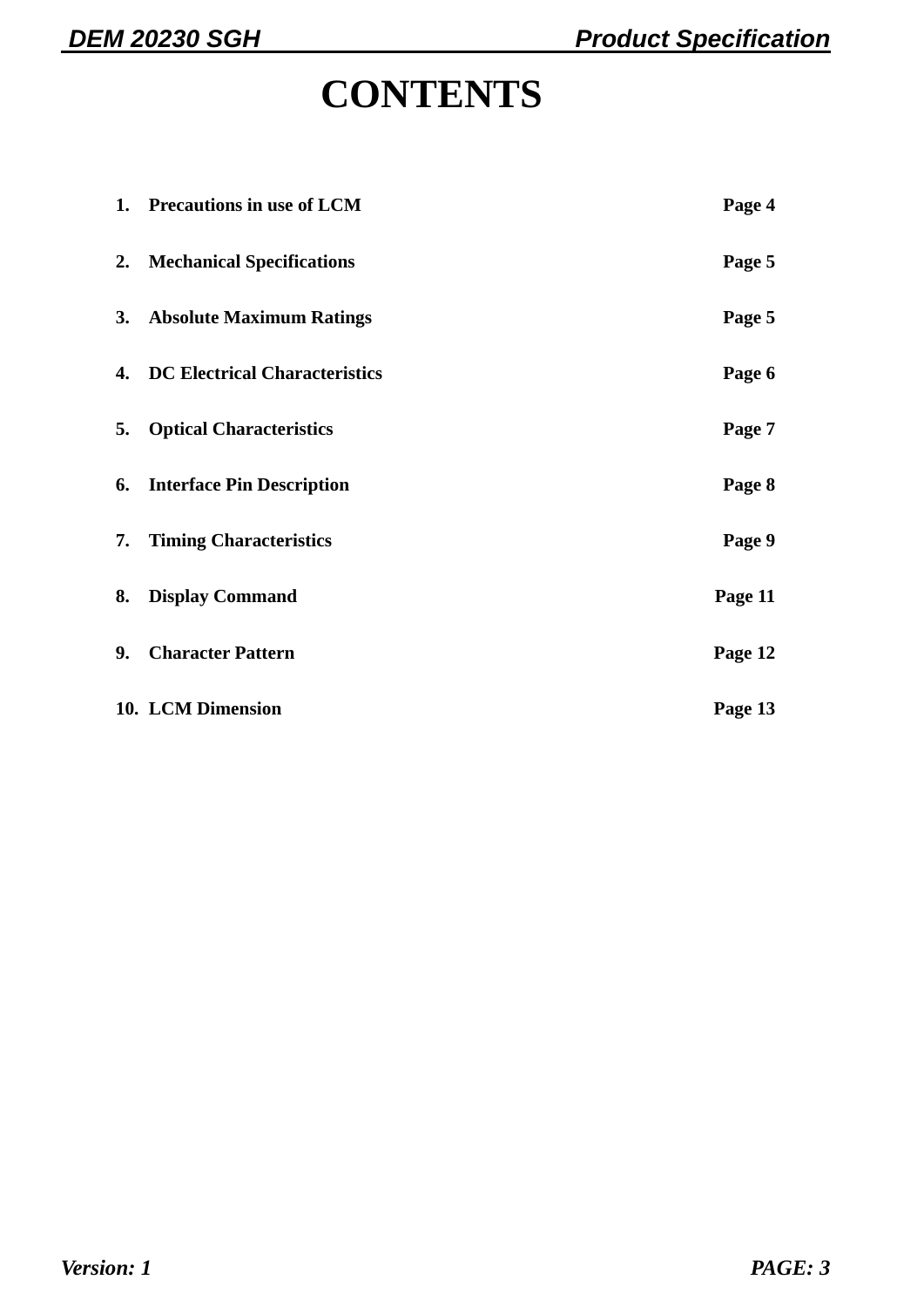#### **1. Precautions in use of LCM**

#### **1.1 Use Modules**

- 1. When modules switch on or off, after accessing positive supply power with  $5\pm0.5$  voltage, then input signal levels, if signal levels input before supply power becomes stable or switches off, IC circuits off, modules will be damaged , as a result , modules will be damaged.
- 2. Dot matrix modules are high path –number LCDs, they are largely related to the contrast ,view angle ,driving voltage when displaying , so you should adjust it to get best contrast and view angle, if it is too high , not only displays are effected, but also let life shorted.
- 3. When using under regulated working temperature below, the display responsiveness it too slow, when using under regulated temperature above, whole display surface turns dark, this is not damaged, when the temperature returns normal, all displays become normal

#### **1.2 Module storage**

- 1. Storaging temperature:-30°C to +80°C
- 2. Place in dark sites to avoid strong lights
- 3. Don't place other thing on their surfaces
- 4. Packaged in polyer materials (with anti-static electricity layers) and sealed

#### **1.3 Soldering**

- 1. Iron head temperature:  $280^{\circ}$ C  $\pm 10^{\circ}$ C
- 2. Soldering time: <3-4 sec
- 3. Soldering material: eutectic nature, low melting point
- 4. Don't use acid solder
- 5. Soldering don't repeat above 3 times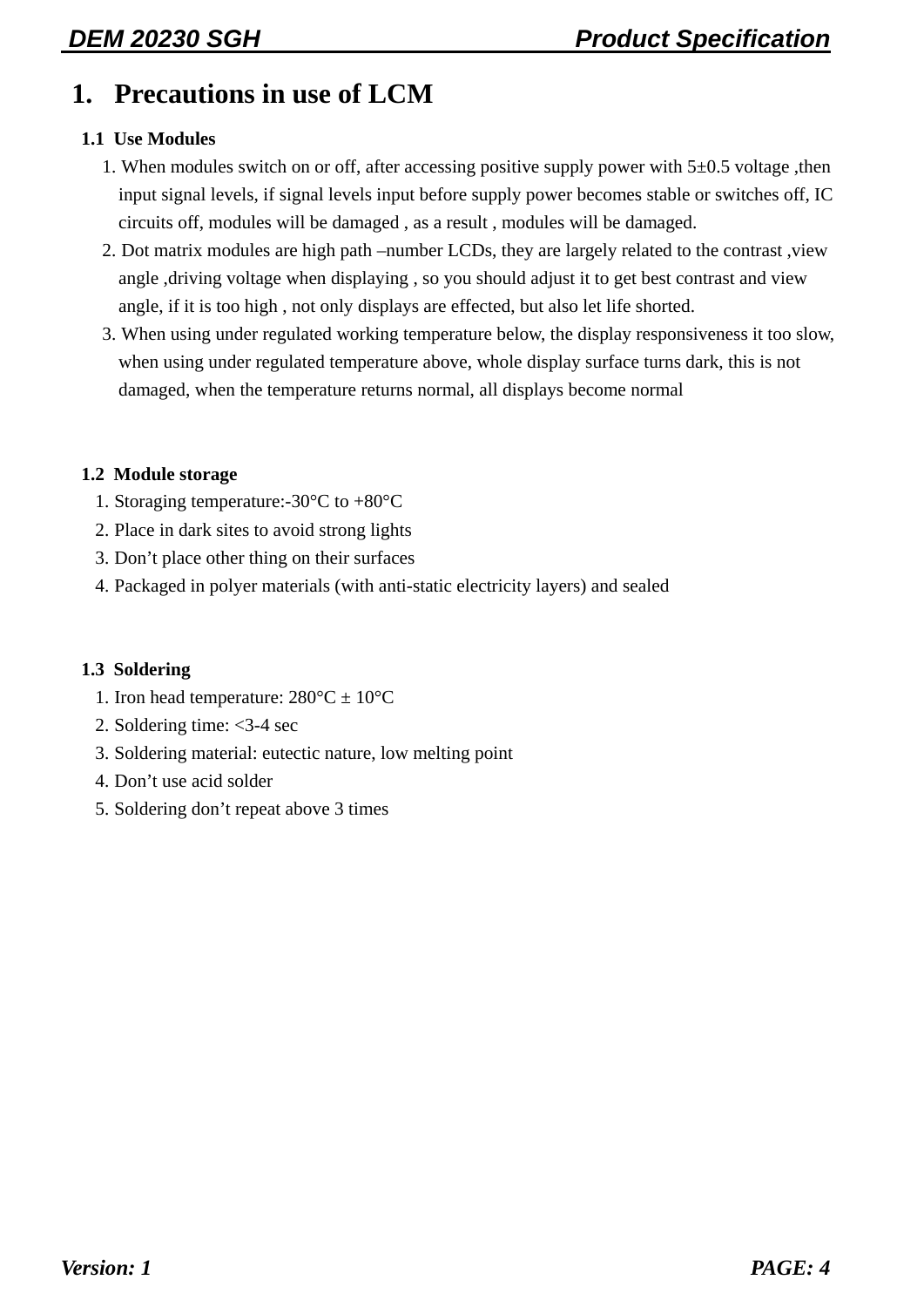#### **2. Mechanical Specifications**

| Item                        | Value                          | Unit      |
|-----------------------------|--------------------------------|-----------|
| <b>Number of Characters</b> | $20 \times 2$                  | Character |
| <b>Character Format</b>     | $5 \times 8$ Dots              |           |
| <b>Character Pitch</b>      | $3.70 \times 5.95$             | mm        |
| <b>Character Size</b>       | $3.20 \times 5.55$             | mm        |
| Dot size                    | $0.60 \times 0.65$             | mm        |
| Dot pitch                   | $0.65 \times 0.70$             | mm        |
| Module dimension            | 81.00 x 28.30 x 2.85           | mm        |
| <b>Active Area</b>          | 46.70 x 10.00                  | mm        |
| <b>Viewing Area</b>         | $50.00 \times 16.00$           | mm        |
| Lcd type                    | STN GREY, REFLECTIVE, POSITIVE |           |
| Controller                  | NT7605H-BTDO1                  |           |
| Duty                        | 1/16                           |           |
| <b>Bias</b>                 | 1/4                            |           |
| Viewing direction           | 6 O'clock                      |           |
| Backlight                   |                                |           |

#### **3. Absolute Maximum Ratings**

| Item                       | Symbol      | Conditions | Min.   | Max.                                           | Unit        |
|----------------------------|-------------|------------|--------|------------------------------------------------|-------------|
| Power supply Voltage       | VDD         |            | $-0.3$ | 6.0                                            |             |
| <b>Input voltage Range</b> | VIN         |            | $-0.3$ | $VDD+0.3$                                      |             |
| Operating temperature      | <b>TOPR</b> |            | $-20$  | 70                                             | $^{\circ}C$ |
| Storage temperature        | <b>TSTG</b> |            | $-30$  | 80                                             | $^{\circ}C$ |
| Static electricity         |             |            |        | Be sure that you are grounded when handing LCM |             |

**Notes:** 1. Exceeding the absolute maximum ratings may cause permanent damage to the device. Functional operation under these conditions is not implied.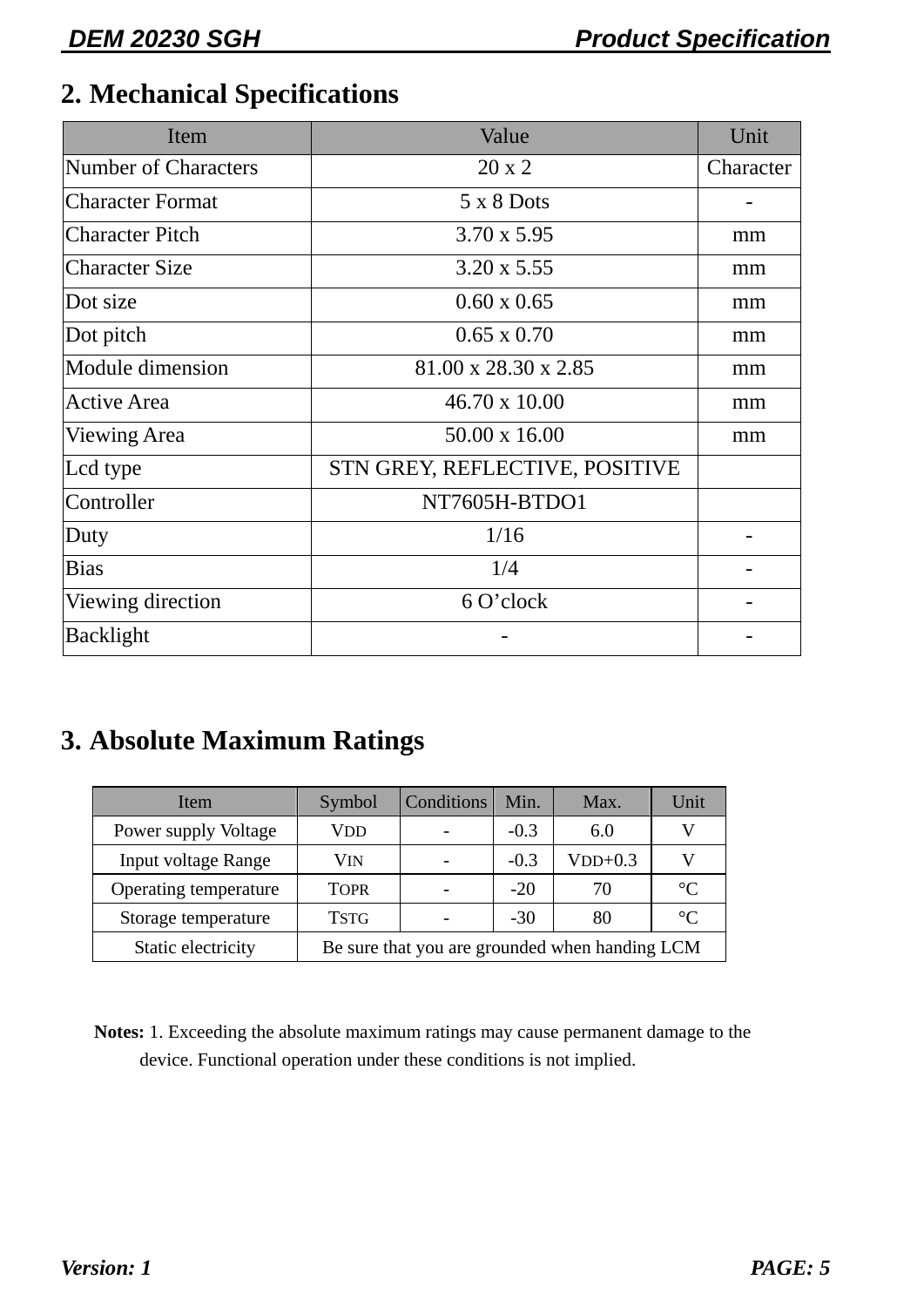### **4. DC Electrical Characteristics** (Without LED back-light)

| Symbol                          | Parameter                                         | Min.                     | Typ.                     | Max.                     | Unit          | Conditions                                                                                                                    | Applicable<br>Pin         |
|---------------------------------|---------------------------------------------------|--------------------------|--------------------------|--------------------------|---------------|-------------------------------------------------------------------------------------------------------------------------------|---------------------------|
| VDD                             | Operating Voltage                                 | 2.8                      | 5.0                      | 5.5                      | V             |                                                                                                                               |                           |
| V <sub>H1</sub>                 | "H" Level Input Voltage                           | $0.8$ $VDD$              | $\overline{\phantom{a}}$ | VDD                      | V             |                                                                                                                               | $DB0 - DB7$ ,<br>RS, R/W, |
| VL1                             | "L" Level Input Voltage                           | $-0.3$                   | $\overline{\phantom{a}}$ | $0.2$ $V$ <sub>DD</sub>  | V             |                                                                                                                               | E, OSC1                   |
| VOH1                            | "H" Level Output Voltage                          | $VDD-0.6$                | $\overline{\phantom{a}}$ | $\overline{\phantom{a}}$ | V             | $I$ <sub>OH</sub> = $-1.2mA$                                                                                                  | $DB0 - DB7$               |
| Vol1                            | "L" Level Output Voltage                          | $\overline{\phantom{a}}$ | $\overline{\phantom{a}}$ | GND+0.6                  | V             | $IOL = 1.2mA$                                                                                                                 | (CMOS)                    |
| VCOMD                           | Driver Voltage Descending (COM)                   | $\overline{\phantom{a}}$ | $\overline{\phantom{a}}$ | 0.3                      | V             | $I_D = 5\mu A$                                                                                                                | COM1 - 16                 |
| VSEGD                           | Driver Voltage Descending (SEG)                   | $\overline{\phantom{a}}$ | $\overline{\phantom{a}}$ | 0.3                      | V             | $I_D = 5\mu A$                                                                                                                | SEG1 - 100                |
| Iμ                              | Input Leakage Current                             | -1                       | $\overline{\phantom{a}}$ | 1                        | μA            | $V_{IN} = 0$ to $V_{DD}$                                                                                                      |                           |
| $-$  P                          | Pull-up MOS Current                               | 50                       | 125                      | 250                      | μA            | $V_{DD} = 5V$                                                                                                                 | RS, R/W,<br>DB0-DB7       |
| lop                             | Supply Current Power Supply<br>Current            |                          | 1                        | 1.5                      | mA            | Rf oscillation,<br>from external<br>$clock V_{DD} = 5V$ ,<br>$f$ osc = $f$ c $P =$<br>540KHz,<br>include LCD bias<br>current. | VDD                       |
|                                 | External Clock Operation                          |                          |                          |                          |               |                                                                                                                               |                           |
| fcp                             | External Clock Operating<br>Frequency             | 250                      | 540                      | 700                      | KHz           |                                                                                                                               |                           |
| touty                           | External Clock Duty Cycle                         | 45                       | 50                       | 55                       | $\frac{0}{0}$ |                                                                                                                               |                           |
| trcp                            | External Clock Rise Time                          | 0.1                      | $\overline{\phantom{a}}$ | 0.5                      | μs            |                                                                                                                               |                           |
| trcp                            | External Clock Fall Time                          | 0.1                      | $\overline{\phantom{a}}$ | 0.5                      | μs            |                                                                                                                               |                           |
|                                 | Internal Clock Operation (Built-in RC Oscillator) |                          |                          |                          |               |                                                                                                                               |                           |
| fosc                            | Oscillator Frequency                              | 380                      | 540                      | 700                      | KHz           | $Rf = 50K\Omega$<br>(reference only)                                                                                          |                           |
| V <sub>LOD1</sub><br>$V_{LCD2}$ | <b>LCD Driving Voltage</b>                        | 3.0                      |                          | VDD                      | V             | $VDD - V_5$                                                                                                                   |                           |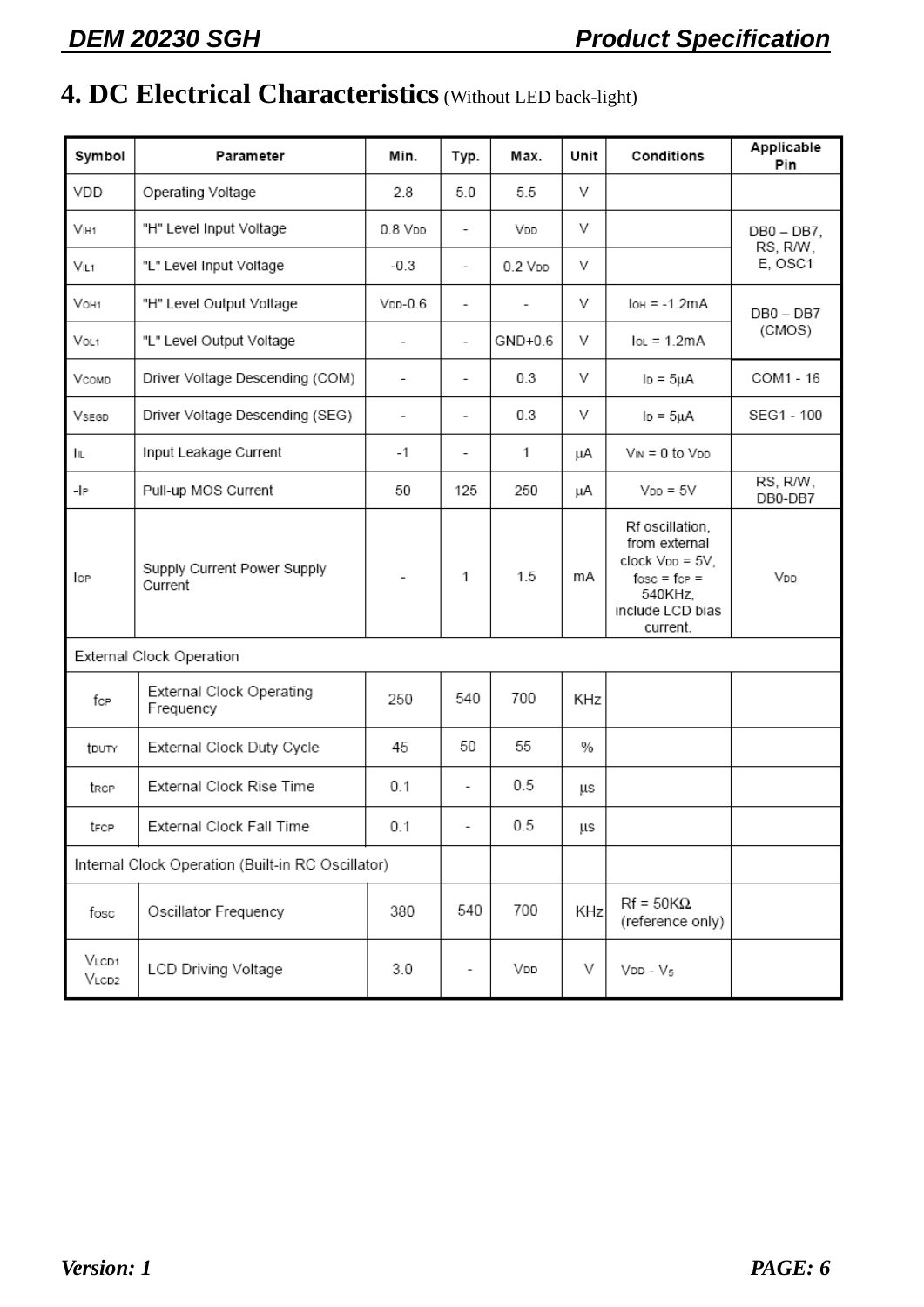#### **5. Optical Characteristics**

| $1/16$ Duty, $1/5$ Bias, Vlcd=4.6Volt, Ta= $25^{\circ}$ C |                |                                              |            |                          |                   |               |  |  |  |
|-----------------------------------------------------------|----------------|----------------------------------------------|------------|--------------------------|-------------------|---------------|--|--|--|
| Item                                                      | Symbol         | Conditions                                   | Min.       | Typ.                     | <b>Max</b>        | Reference     |  |  |  |
| Driving voltage                                           | $Vlcd=Vdd-V_0$ |                                              | $-$        | 4.6                      | $ -$              |               |  |  |  |
| Viewing angle                                             | θ              | $C > 2.0, \emptyset = 0$ °C                  | $30^\circ$ | $\overline{\phantom{a}}$ |                   | Notes $1 & 2$ |  |  |  |
| Contrast                                                  |                | $\theta = 5^\circ$ , $\varnothing = 0^\circ$ | 3.0        |                          |                   | Note 3        |  |  |  |
| Response time(rise)                                       | ton            | $\theta = 5^\circ$ , $\varnothing = 0^\circ$ |            |                          | 240 <sub>ms</sub> | Note 4        |  |  |  |
| Response time(fall)                                       | toff           | $\theta = 5^\circ$ , $\varnothing = 0^\circ$ |            |                          | 220ms             | Note 4        |  |  |  |



Note 1: Definition of angles θ and  $\varnothing$  Note 2: Definition of viewing angles θ1 and  $\varnothing$ 2



#### Note 3: Definition of contrast C Note 4: Definition of response time

 Brightness (reflection) of unselected dot (B2)  $C =$ 

Brightness (reflection) of selected dot (B1)





 $V_{OPR}$ : Operating voltage f<sub>FRM</sub>: Frame frequency  $t_{ON}$ : Response time (rise)  $t_{OFF}$ : Response time

fall)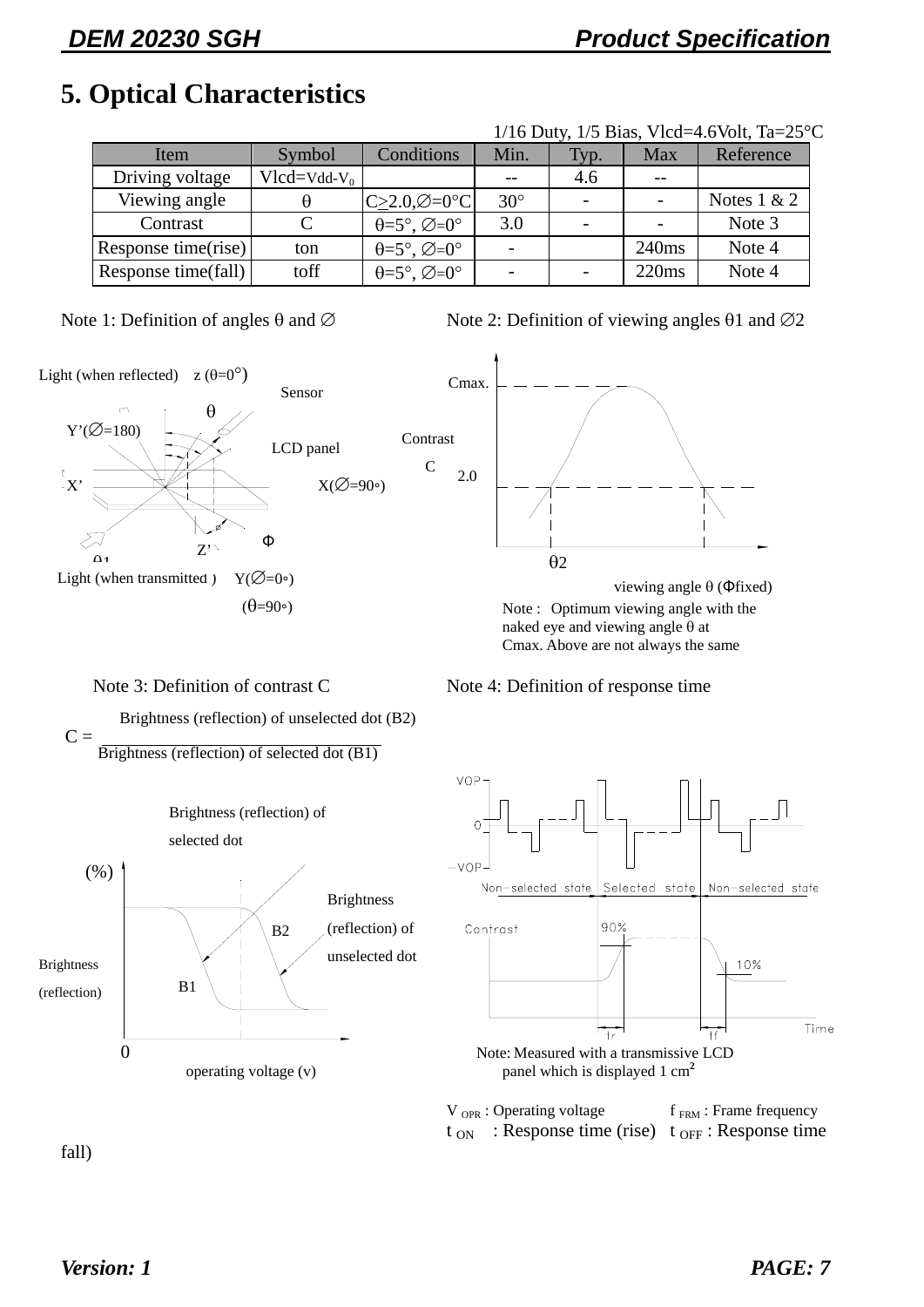### **6. Interface Pin Description**

| NO.      | Symbol     | Function                         |
|----------|------------|----------------------------------|
| 1        | <b>GND</b> | Ground (0V)                      |
| 2        | VIN        | Power Supply for Driving the LCD |
| 3        | VDD        | Power supply for Logic circuit   |
| 4        | <b>RS</b>  | Data / Instruction select        |
| 5        | R/W        | Read / Write select              |
| 6        | E          | Enable signal                    |
| $7 - 14$ | DB0-DB7    | Data Bus line                    |



**V<sub>DD</sub>-Vo : LCD Driving Voltage** 

**VR : 10K**~**20K**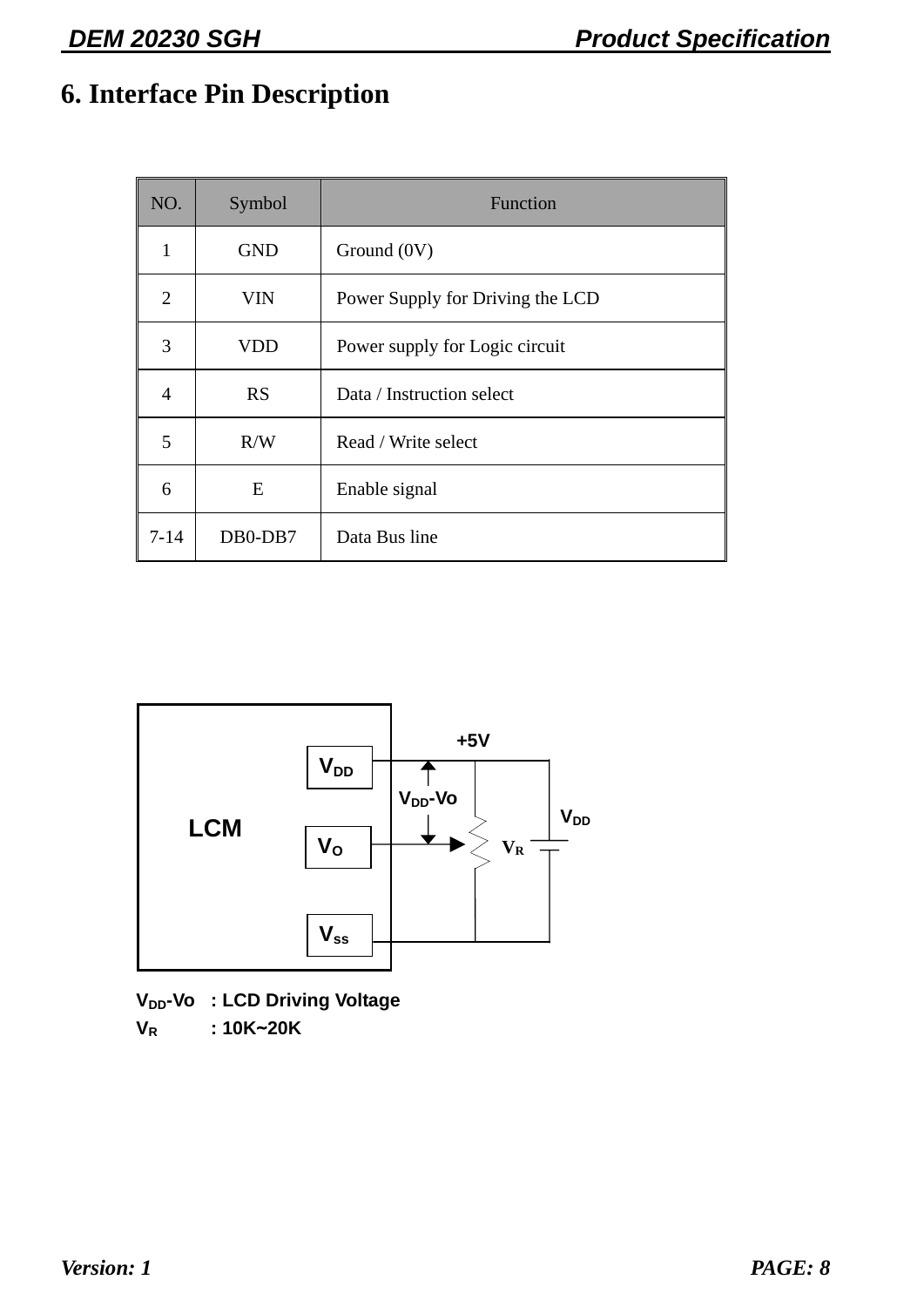### **7. Timing Characteristics**



**Read Operation** 

Read Cycle (VDD =  $5.0V$ , GND =  $0V$ , TA =  $25^{\circ}$ C)

| Symbol   | Parameter                    | Min.      | Typ.                     | Max.                     | Unit | Conditions |
|----------|------------------------------|-----------|--------------------------|--------------------------|------|------------|
| tcyce    | Enable Cycle Time            | 500       | $\overline{\phantom{a}}$ | $\overline{\phantom{a}}$ | ns   | Figure 1   |
| twhe     | Enable "H" Level Pulse Width | 300       | $\overline{\phantom{a}}$ | $\overline{\phantom{a}}$ | ns   | Figure 1   |
| tre, tre | Enable Rise/Fall Time        | -         | $\overline{\phantom{a}}$ | 25                       | ns   | Figure 1   |
| tas      | RS, R/W Setup Time           | $60^1$    | $\overline{\phantom{a}}$ | $\overline{\phantom{a}}$ | ns   | Figure 1   |
|          |                              | $100^{2}$ |                          |                          |      |            |
| tah      | RS, R/W Address Hold Time    | 10        | $\overline{\phantom{a}}$ | $\overline{\phantom{a}}$ | ns   | Figure 1   |
| trd      | Read Data Output Delay       |           | $\overline{\phantom{a}}$ | 190                      | ns   | Figure 1   |
| tohr     | Read Data Hold Time          | 20        | $\overline{\phantom{a}}$ | $\overline{\phantom{a}}$ | ns   | Figure 1   |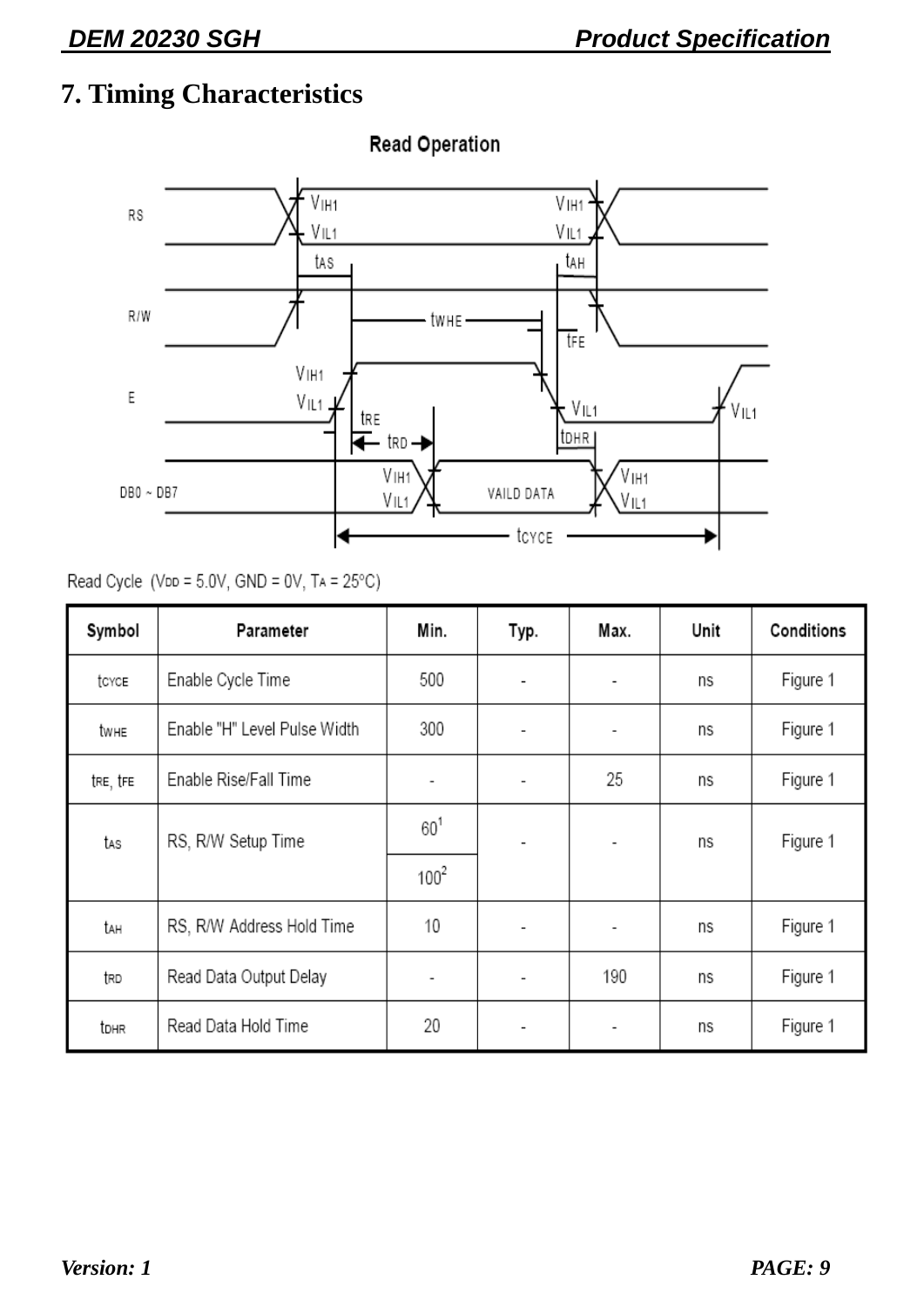**Write Operation** 



#### Write Cycle (VDD =  $5.0V$ , GND =  $0V$ , TA =  $25^{\circ}$ C)

| Symbol   | Parameter                    | Min.           | Typ.                     | Max.                     | Unit | Conditions |
|----------|------------------------------|----------------|--------------------------|--------------------------|------|------------|
| tcyce    | Enable Cycle Time            | 500            | $\overline{\phantom{0}}$ | -                        | ns   | Figure 2   |
| twhe     | Enable "H" Level Pulse Width | 300            | $\overline{\phantom{a}}$ | -                        | ns   | Figure 2   |
| tre, tre | Enable Rise/Fall Time        | $\blacksquare$ | $\overline{\phantom{a}}$ | 25                       | ns   | Figure 2   |
| tas      | RS, R/W Setup Time           | $60^1$         | $\overline{\phantom{a}}$ | $\overline{\phantom{a}}$ | ns   | Figure 2   |
|          |                              | $100^{2}$      |                          |                          |      |            |
| tah      | RS, R/W Address Hold Time    | 10             | $\overline{a}$           | -                        | ns   | Figure 2   |
| tos      | Data Output Delay            | 100            | $\overline{\phantom{0}}$ |                          | ns   | Figure 2   |
| tdhr     | Data Hold Time               | 10             | $\overline{\phantom{a}}$ | $\overline{\phantom{a}}$ | ns   | Figure 2   |

Notes: 1: 8-bit operation mode

2: 4-bit operation mode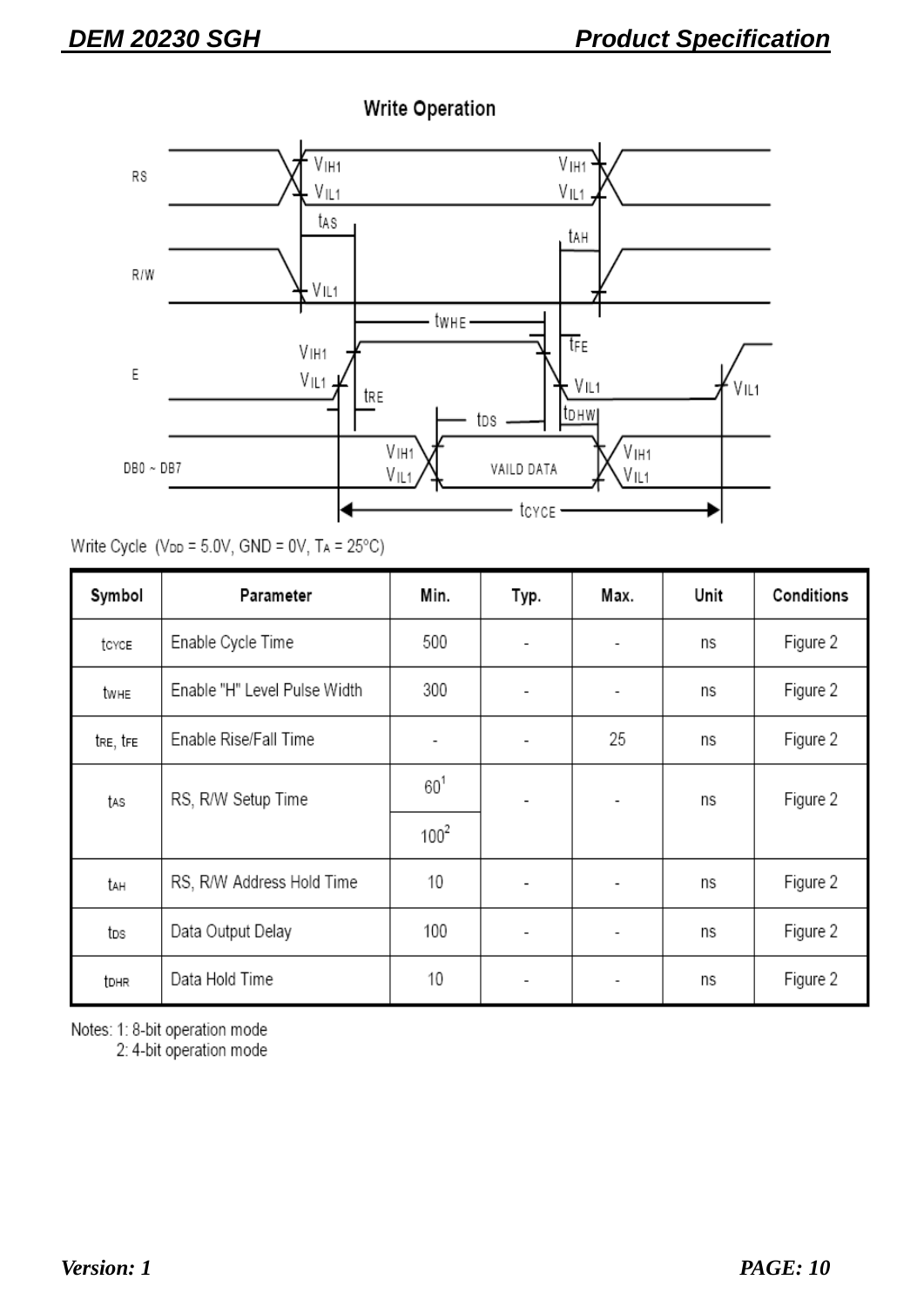### **9. Display Command**

| Instruction                           |           |                                                          |                                                                                                                                                                                              |                                                                 |                 | Code   |                                                                                                                 |                     |               |                    | Function                                                                                                                                                                         | Execution<br>time (max) |
|---------------------------------------|-----------|----------------------------------------------------------|----------------------------------------------------------------------------------------------------------------------------------------------------------------------------------------------|-----------------------------------------------------------------|-----------------|--------|-----------------------------------------------------------------------------------------------------------------|---------------------|---------------|--------------------|----------------------------------------------------------------------------------------------------------------------------------------------------------------------------------|-------------------------|
|                                       | <b>RS</b> | <b>RW</b>                                                | DB7                                                                                                                                                                                          | DB <sub>6</sub>                                                 | DB <sub>5</sub> | DB4    | DB <sub>3</sub>                                                                                                 | DB <sub>2</sub>     | DB1           | DB <sub>0</sub>    |                                                                                                                                                                                  | $(fosc =$<br>250KHz)    |
| Display Clear                         | 0         | 0                                                        | 0                                                                                                                                                                                            | 0                                                               | 0               | 0      | 0                                                                                                               | 0                   | 0             | 1                  | Clear entire display area.                                                                                                                                                       | 1.64ms                  |
| Display/<br>Cursor Home               | 0         | 0                                                        | 0                                                                                                                                                                                            | 0                                                               | 0               | 0      | 0                                                                                                               | 0                   | 1             | $\hat{\mathbf{x}}$ | Restore display from shift and<br>load address counter with DD<br>RAM address 00H.                                                                                               | 1.64ms                  |
| Entry Mode<br>Set                     | 0         | 0                                                        | 0                                                                                                                                                                                            | 0                                                               | 0               | 0      | 0                                                                                                               | 1                   | I/D           | S                  | Specify direction of cursor<br>movement and display shift<br>mode. This operation takes<br>place after each data transfer<br>(read/write).                                       | 40us                    |
| Display<br>ON/OFF                     | 0         | 0                                                        | 0                                                                                                                                                                                            | 0                                                               | 0               | 0      | 1                                                                                                               | D                   | C             | B                  | Specify activation of display (D)<br>cursor (C) and blinking of<br>character at cursor position (B).                                                                             | $40u$ s                 |
| Display/<br>Cursor Shift              | 0         | 0                                                        | 0                                                                                                                                                                                            | 0                                                               | 0               | 1      | S/C                                                                                                             | R/L                 | $\star$       | $\hat{\mathbf{x}}$ | Shift display or move cursor.                                                                                                                                                    | $40u$ s                 |
| <b>Function Set</b>                   | 0         | 0                                                        | 0                                                                                                                                                                                            | 0                                                               | 1               | DL     | N                                                                                                               | F                   | $\pmb{\star}$ | $\hat{\mathbf{x}}$ | Set interface data length (DL),<br>number of display line (N), and<br>character font (F).                                                                                        | 40us                    |
| <b>RAM Address</b><br>Set             | 0         | 0                                                        | 0                                                                                                                                                                                            | 1                                                               |                 |        |                                                                                                                 | ACG                 |               |                    | Load the address counter with a<br>CG RAM address. Subsequent<br>data access is for CG RAM data.                                                                                 | 40 <sub>u</sub> s       |
| DD RAM<br>Address Set                 | 0         | 0                                                        | 1                                                                                                                                                                                            |                                                                 |                 |        | ADD                                                                                                             |                     |               |                    | Load the address counter with a<br>DD RAM address. Subsequent<br>data access is for DD RAM data.                                                                                 | 40us                    |
| Busy Flag/<br>Address<br>Counter Read | 0         | 1                                                        |                                                                                                                                                                                              |                                                                 |                 |        | АC                                                                                                              |                     |               |                    | Read Busy Flag (BF) and<br>contents of Address Counter<br>$(AC)$ .                                                                                                               | $40u$ s                 |
| CG RAM/<br>DD RAM Data<br>Write       | 1         | 0                                                        |                                                                                                                                                                                              |                                                                 |                 |        | Write data                                                                                                      |                     |               |                    | Write data to CG RAM or DD<br>RAM.                                                                                                                                               | 40us                    |
| CG RAM/<br>DD RAM<br>Data Read        | 1         | 1                                                        |                                                                                                                                                                                              |                                                                 |                 |        | Read data                                                                                                       |                     |               |                    | Read data from CG RAM or DD<br>RAM.                                                                                                                                              | $40u$ s                 |
|                                       | S.<br>F   | $DL = 1:8-Bit$<br>$N = 1$ : Dual Line<br>$= 1:5x10$ dots | $ID = 1$ : Increment<br>= 1 : Display Shift On<br>$D = 1$ : Display On<br>$B = 1$ : Cursor Blink On<br>$S/C = 1$ : Shift Display<br>$R/L = 1$ : Shift Right<br>$BF = 1$ : Internal Operation | $C = 1$ : Cursor Display On<br>$BF = 0$ : Ready for Instruction |                 | N<br>F | $ID = 0$ : Decrement<br>$S/C = 0$ : Move Cursor<br>$R/L = 0$ : Shift Left<br>$DL = 0:4-Bit$<br>$= 0$ : 5x8 dots | $= 0$ : Signal Line |               |                    | DD RAM : Display Data RAM<br>CG RAM : Character Generator<br>RAM<br>ACG:<br>Character Generator<br>RAM Address<br>ADD :<br>Display Data RAM<br>Address<br>AC:<br>Address Counter |                         |

Note 1: Symbol "\*" signifies an insignificant bit (disregard).<br>Note 2: Correct input value for "N" is predetermined for each model.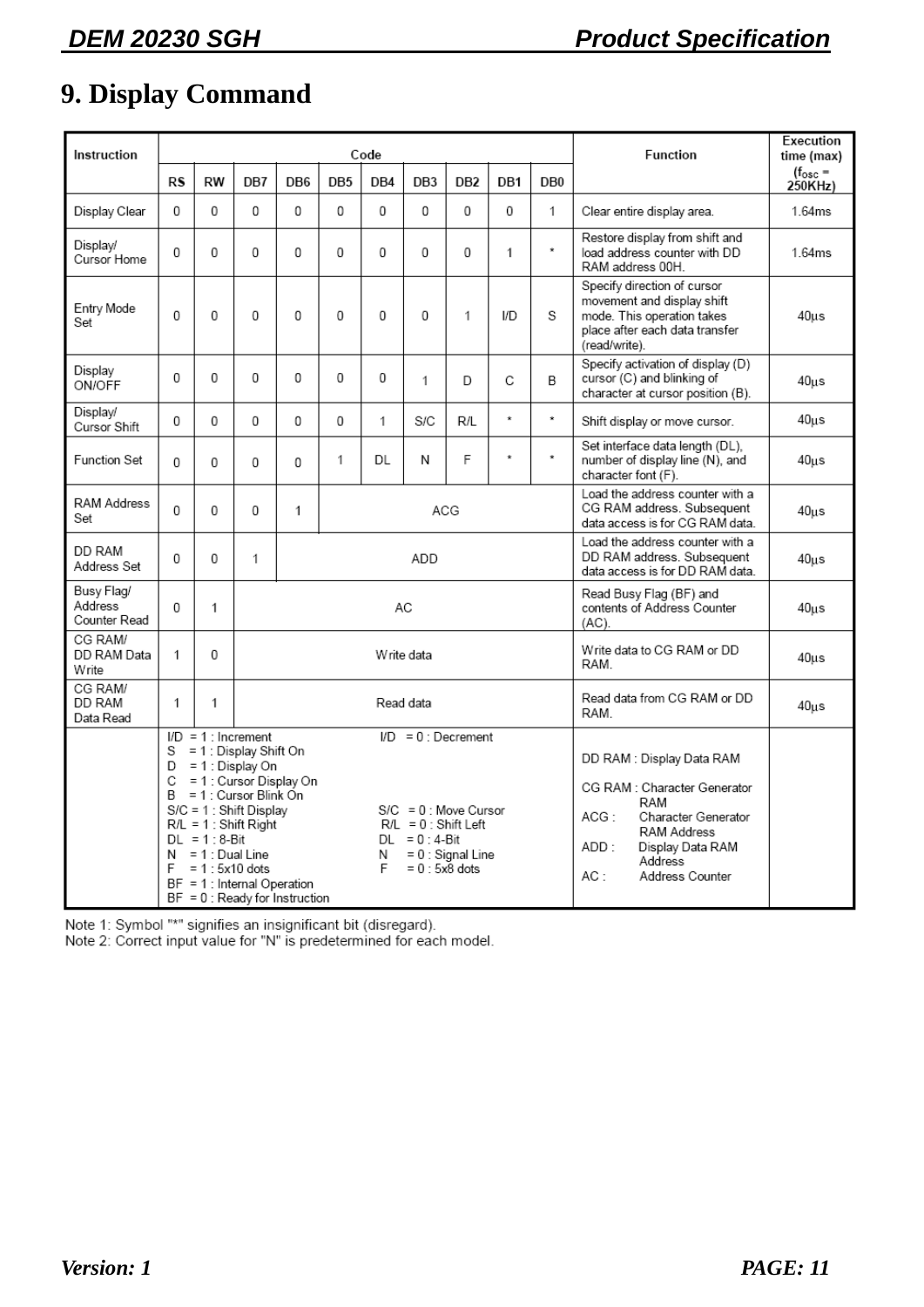### **10. Character Pattern**

| Upper<br>4 bit<br>Lower<br>4 bit        | <b>LLLL</b> |                       | LLLH LLHL   | <b>LLHH</b>    | LHLL               |                           | LHLH LHHL           | LHHH            | <b>HLLL</b>                                                                                               |                                               | <b>HLLH HLHE</b>                                   | <b>HLHH</b>                   | HHLL                                                |                                                                                                                       |                    |                |
|-----------------------------------------|-------------|-----------------------|-------------|----------------|--------------------|---------------------------|---------------------|-----------------|-----------------------------------------------------------------------------------------------------------|-----------------------------------------------|----------------------------------------------------|-------------------------------|-----------------------------------------------------|-----------------------------------------------------------------------------------------------------------------------|--------------------|----------------|
| LLLL                                    |             |                       |             |                |                    |                           |                     |                 |                                                                                                           |                                               |                                                    |                               |                                                     |                                                                                                                       | 由                  |                |
| LLLH                                    |             |                       |             |                |                    |                           |                     |                 |                                                                                                           |                                               |                                                    |                               |                                                     |                                                                                                                       | æ.                 |                |
| LLHL                                    |             |                       |             |                |                    |                           |                     |                 |                                                                                                           |                                               |                                                    |                               |                                                     |                                                                                                                       | <b>THE</b>         |                |
| LLHH                                    |             |                       |             |                |                    |                           |                     |                 |                                                                                                           |                                               |                                                    |                               |                                                     | ⊞                                                                                                                     | ச                  |                |
| LHLL                                    |             |                       |             |                |                    |                           |                     |                 |                                                                                                           |                                               |                                                    |                               |                                                     |                                                                                                                       |                    |                |
| LHLH                                    |             |                       |             |                | <b>HH</b>          |                           |                     |                 |                                                                                                           |                                               |                                                    |                               |                                                     |                                                                                                                       |                    |                |
| LHHL                                    |             |                       |             |                |                    |                           |                     |                 |                                                                                                           |                                               |                                                    |                               |                                                     |                                                                                                                       | ⊞                  |                |
| ГННН                                    |             |                       |             |                |                    |                           |                     |                 |                                                                                                           |                                               |                                                    |                               |                                                     |                                                                                                                       |                    |                |
| HLLL                                    |             |                       |             |                |                    |                           |                     |                 |                                                                                                           |                                               |                                                    |                               |                                                     |                                                                                                                       |                    |                |
| HLLH                                    |             |                       |             |                |                    |                           |                     |                 |                                                                                                           |                                               |                                                    |                               |                                                     |                                                                                                                       |                    |                |
| HLHL                                    |             |                       |             |                |                    |                           |                     |                 |                                                                                                           |                                               |                                                    |                               |                                                     |                                                                                                                       |                    |                |
| HLHH                                    |             | E E                   | ini<br>Suit | Filipin        | <b>The Cooking</b> | <b>Tangling</b>           | <b>The Contract</b> | Filip<br>⊞      | <b>The Cookie Cookie Cookie</b>                                                                           | E                                             | ⊞⊞<br>₩.                                           | <b>The Company</b>            | Ш<br><u>Hill</u>                                    | سسه<br>Ħ<br><b>HHH</b>                                                                                                | <b>Thursday</b>    | W.             |
| ${\rm H}\, {\rm H}\, {\rm L}\, {\rm L}$ |             |                       | <b>THE</b>  | E              | <b>Fillip</b>      | <b>Fill</b>               | <b>Form</b>         | <b>THE REAL</b> | <b>The Cooking</b>                                                                                        | <b>THE SEARCH SEARCH IN THE SEARCH SEARCH</b> | <del>u 111 11</del><br><b>FILE</b><br><u>Exter</u> | <b>HEA</b>                    | $\overline{\text{min}}$<br><b>The Second Second</b> | <del>an 11</del><br>E                                                                                                 | <b>Filling</b>     | E              |
| HHLH                                    |             | <b>The Controller</b> |             | <b>Fillips</b> | <b>Fillips</b>     | <b>Tarihi</b><br>Billia   | <b>Till</b>         | E               | <b>The Contract of Contract of The Contract of The Contract of The Contract of The Contract of The Co</b> | <b>THE SEARCH SEARCH</b>                      | <b>WEBSTER</b>                                     | سسا<br>Ø                      | W                                                   | <b>THE</b>                                                                                                            | <b>THE SECTION</b> | <b>ANGELIA</b> |
| HHHL                                    |             | <b>Construction</b>   | W           | E              | <b>Fillips</b>     | <b>HE</b><br>┯┯┯┯┯        | <b>THE SET OF</b>   | E               | H<br>┯┯┯┯┯                                                                                                | E                                             | W                                                  | <b>THE</b>                    | Ī                                                   | <b>The Contract of The Contract of The Contract of The Contract of The Contract of The Contract of The Contract o</b> | T                  |                |
| нннн                                    |             |                       | W           | E              | 9<br><b>Fall</b>   | <b>HILL</b><br><b>HHH</b> | <b>THE</b>          | Filip           |                                                                                                           | <b>THE CONFIDENT</b>                          | <b>The Contract</b>                                | <b>The Contract of Second</b> | $\overline{1}$<br><b>WE</b>                         | E                                                                                                                     | <b>William</b>     |                |